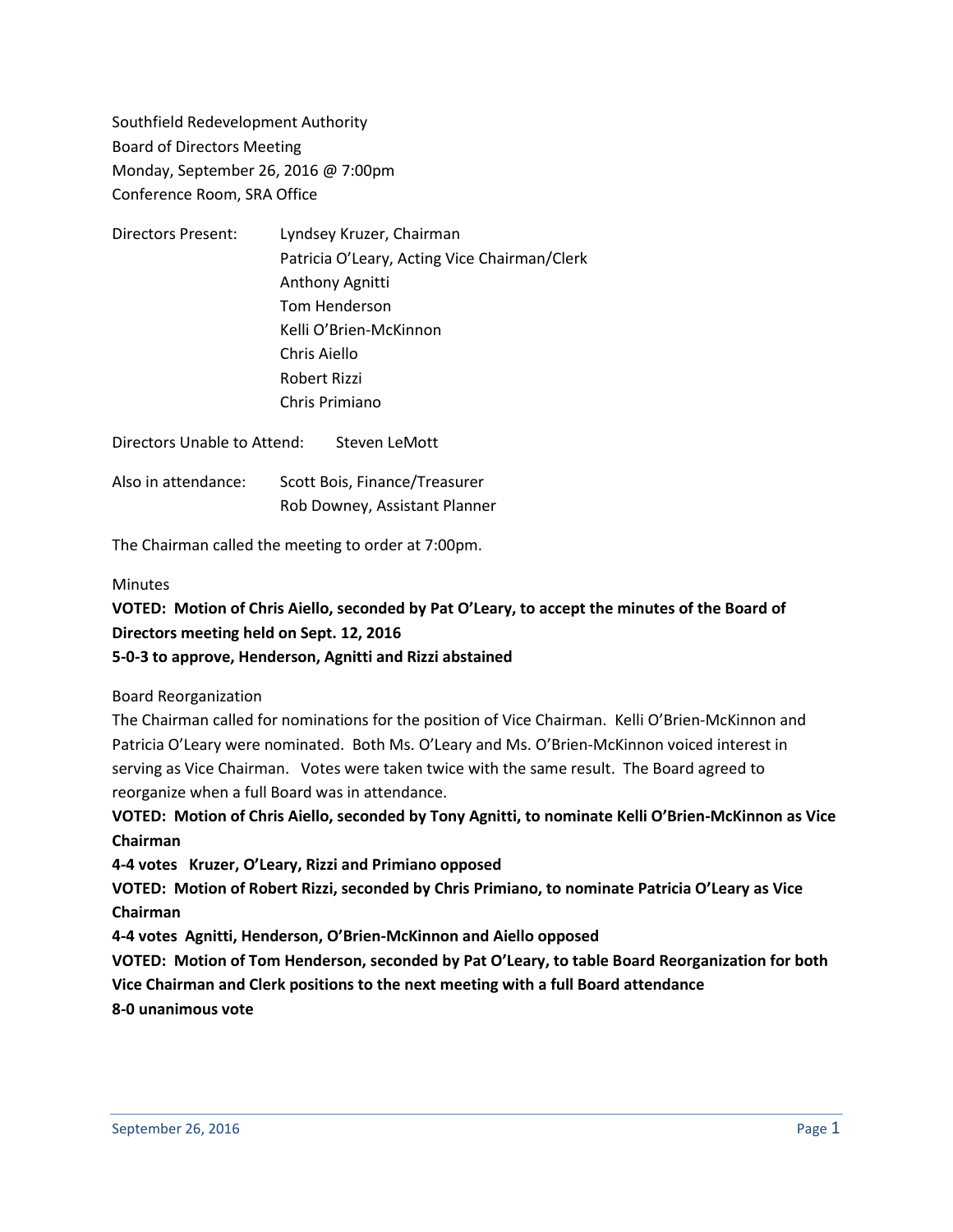# ADC Conference

The Chairman noted that the SRA received an invitation to speak at the Association of Defense Communities (ADC) Conference in Atlanta on DoD Installation Reuse, and that Ms. O'Leary volunteered to attend. Discussion ensued on networking with other defense communities to explore new ways to support local economic development, and to attend other ADC seminars throughout the year. The Board was informed that registration fees would be waived; flight/hotel costs would be in the range of \$1,500; and that Mr. Barry, LStar, was also invited to speak at the Atlanta conference.

**VOTED: Motion of Tom Henderson, seconded by Bob Rizzi, to appropriate up to \$1,500 in travel expenses for Ms. O'Leary to attend the ADC Conference, Atlanta GA - October 17-19, 2016 8-0 Unanimous vote**

# Status Reports

Master Plan - Next meeting - Tuesday, October 4, 2016 @ 4pm.

The Board asked again that LStar provide advance notice to the Chairman before development related announcements are released to the press. Mr. Murray stated he would pass this request to LStar. Agreements – DDA/Parkway Transfer

The Chairman reported that initial recommendations would be forthcoming from legal counsel to prepare for DDA negotiations with LStar.

Mr. Bois reported that the Parkway Transfer was in the final process of closing, and that legal counsel would provide official notice when the documents were recorded.

Infrastructure/Construction – Abington/Rockland water supply/construction meeting Mr. Aiello reported that Abington/Rockland Joint Water Works (ARJWW) held a meeting with Selectmen and SRA reps to explore water supply possibilities prior to MWRA coming on line. It was determined that only desalinated water from Brockton could be implemented quicker than MWRA. Discussion ensued on merits of desalination and water quality. Mr. Henderson was informed that drilling an irrigation well was not allowed on NAS; next ARJWW meeting is Oct. 26, 2016.

Mr. Rizzi reported on the weekly construction meeting with SRA, LMH, Plumb House, Northland, Pulte and LStar.

Parkway/NAVY – Parkway construction was on schedule. Ms. Kruzer noted that work on the Parkway/Trotter Road connection had caused total gridlock during commuter time to the train station; she suggested alleviating the problem by starting work on that section of Trotter Road at 8:15am. SRA Operations – Mr. Primiano stated the group was working towards implementing a project tracking system and effective communication.

Staff - Occupancy Permits

Mr. Bois noted that the Towns issue building permits for Union Point projects after checking with SRA on sewer connection fees and issue occupancy permits after checking with SRA on open items related to conservation, zoning or water/sewer.

Mr. Downey listed the Occupancy Permits issued or in process from the Town of Weymouth for Dorset Park, Fairing Way and the Pulte projects. Pulte's sales office relocated from 26 Memorial Grove Ave. to 130 Trotter Rd.